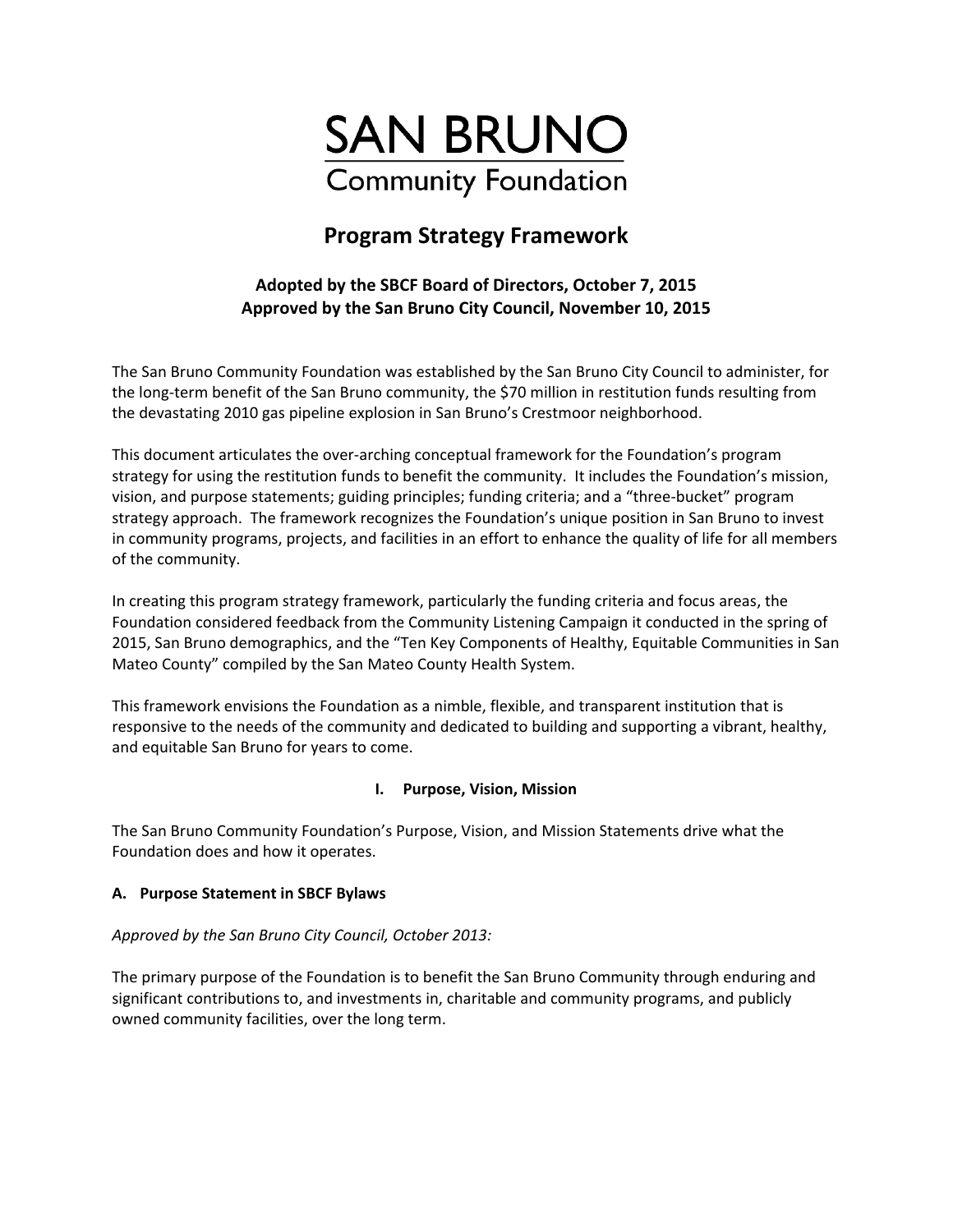#### **B. Vision Statement**

#### *Adopted by the SBCF Board of Directors, October 2014:*

The SBCF is a resource dedicated to enhancing the quality of life for the San Bruno Community.

#### **C. Mission Statement**

*Adopted by the SBCF Board of Directors, October 2014:* 

The SBCF serves the San Bruno community by investing in projects, programs, services, and facilities that have significant and lasting benefits. Through making grants, leveraging partnerships, and taking advantage of other resources, the SBCF assists and enables the community to maximize shared investments and realize their subsequent enhancements and benefits.

#### **II. Guiding Principles**

The Foundation's Guiding Principles include:

- A. The Foundation focuses on projects, programs, and initiatives that promote a healthy, vibrant, and equitable San Bruno community, especially where it can serve as a catalyst for significant enhancements in the quality of life for those who live and work in San Bruno.
- B. Through the collective impact of all of its programs, the Foundation seeks to address the needs of the various and diverse components of the San Bruno community.
- C. The San Bruno Community Foundation is committed to open and transparent communication with the community and maintaining the highest ethical standards in all areas of its operations.
- D. To maximize the impact of its work, the Foundation collaborates with the City of San Bruno and other appropriate organizations to enhance and/or leverage projects, programs, and initiatives being undertaken or considered by the City or other organizations, thereby pooling resources and avoiding duplication of effort on projects of common interest.
- E. The Foundation strives to use its resources effectively and prudently in all its activities.
- F. The Foundation recognizes its role as a partner, convener, and facilitator toward the goal of enhancing the quality of life in San Bruno.
- G. The Foundation encourages giving from other sources and has a stake in encouraging and developing philanthropy generally.
- H. The Foundation wishes to remain flexible, maintaining the ability to respond to unforeseen circumstances, the evolving needs of the community, and emerging opportunities in a timely fashion.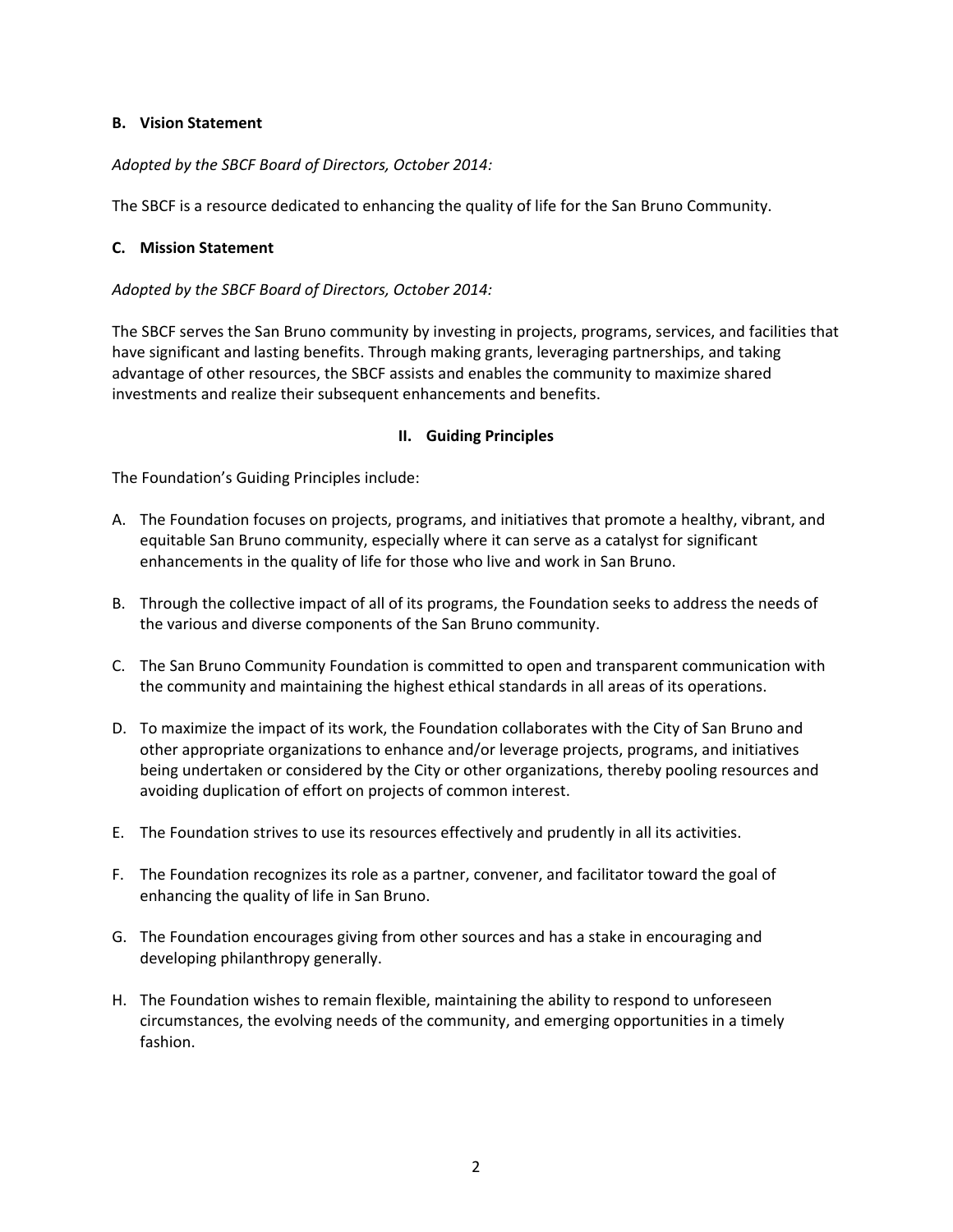#### **III. Funding Criteria**

Generally speaking, the Foundation adheres to the following funding guidelines, while retaining the discretion to modify or amend them if circumstances require.

#### **A. What the Foundation Funds**

The Foundation provides three main types of support:

1. Programs and Project Support

The Foundation may fund programs and projects that fall within one or more of its focus areas and further its mission. This support is targeted to a specific program or project that provides direct benefits to the community. This support may be used to pay for all costs directly related to the operation of the program or project, including staff costs.

In the case of providing "seed" funding for new or expanded programs and projects, the Foundation may require a business plan that outlines long-term maintenance and self-sustainability.

2. Support for Capital Projects for Community Facilities

The Foundation may provide funding for the new construction, expansion, renovation, or replacement of community facilities in San Bruno. To ensure long‐term success, these projects require a partnership with the appropriate public or nonprofit entity that owns and would provide continuing maintenance for the community facility. They also may require the community facility entity to have in place a viable business plan to ensure proper maintenance, care, upkeep, and usage of the facility over the long term.

3. Capacity‐Building

The Foundation may provide funding to help nonprofits and other organizations carry out their missions more effectively. Capacity building can take many forms, including strategic planning, business planning, and organizational assessment; board and staff development; fundraising, marketing, and communications planning and implementation; improving financial management; and initiating collaboration with other organizations. This support is targeted to a specific capacity‐building activity over a set period of time.

#### **B. What the Foundation Does Not Fund**

The Foundation generally does not fund the following items:

- 1. Existing deficits
- 2. Direct contributions to restricted endowments
- 3. Unsolicited requests for direct aid to individuals
- 4. Lobbying or political activity
- 5. Religious activity that government agencies are legally prohibited from funding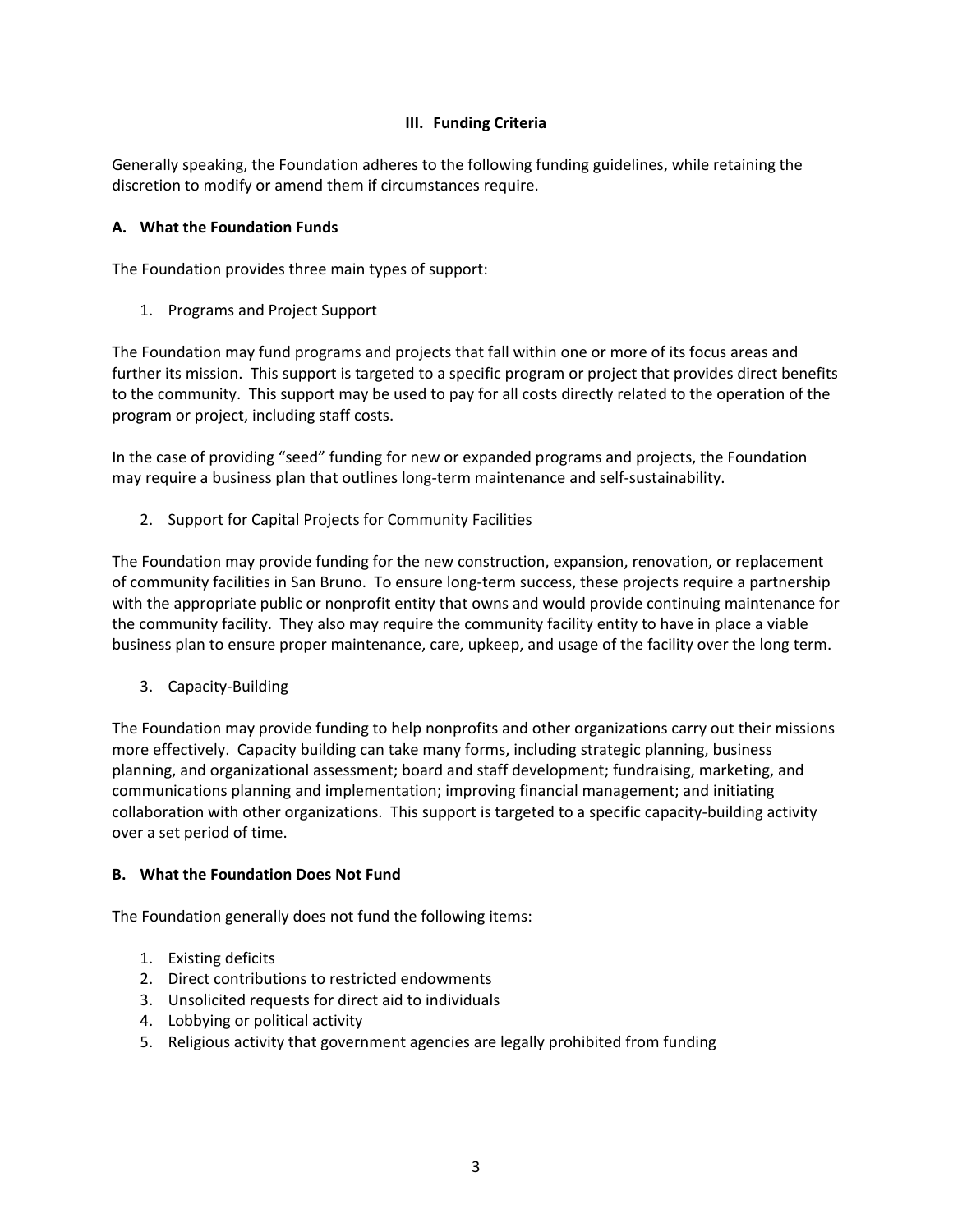### **C. Eligible Funding Recipients**

Generally speaking, the Foundation may fund organizations that provide a significant benefit to the San Bruno community. They include:

- 1. Tax‐exempt nonprofit organizations
- 2. Governmental entities (*e.g.*, City of San Bruno, school districts that serve San Bruno youth)
- 3. Individuals, but only if the Foundation has specifically established a program to provide assistance to recipients based on articulated guidelines and qualifications (*e.g.*, a college scholarship program)

Entities that are not eligible for Foundation funding include political organizations and any organization that unlawfully discriminates in violation of state or federal law, including on the basis of race, ethnicity, nationality, gender, disability, sexual orientation, gender identity, age, or religion

The Foundation may not use public funds to fund any organization in violation of state or federal law.

#### **D. Focus Areas**

The Foundation focuses its funding on **enhancing the quality of life in San Bruno**, with an emphasis on enduring and long-term benefits. These areas of priority include:

- Publicly owned community facilities
- Community health and safety
- Sports and recreation
- Education
- Youth activities
- Public spaces, parks, and open space
- Community-building
- Human and social services for all
- Economic vitality
- Intra-San Bruno transit
- Healthy, stable, and affordable housing

#### **IV. Program Categories: The "Three‐Bucket" Approach**

The Foundation's programs fall into three categories, or buckets, of activity. Under the first two buckets, the Foundation operates as a grantmaker, providing grant funding to eligible organizations. Under the third bucket, the Foundation actively runs its own programs and projects in furtherance of its mission.

#### **A. Strategic Grantmaking**

One of the Foundation's primary roles is as a strategic grantmaker, identifying a specific community need and proactively charting a course to address that need, with specific outcomes in mind.

The Foundation's strategic grantmaking activities can take various forms, including: